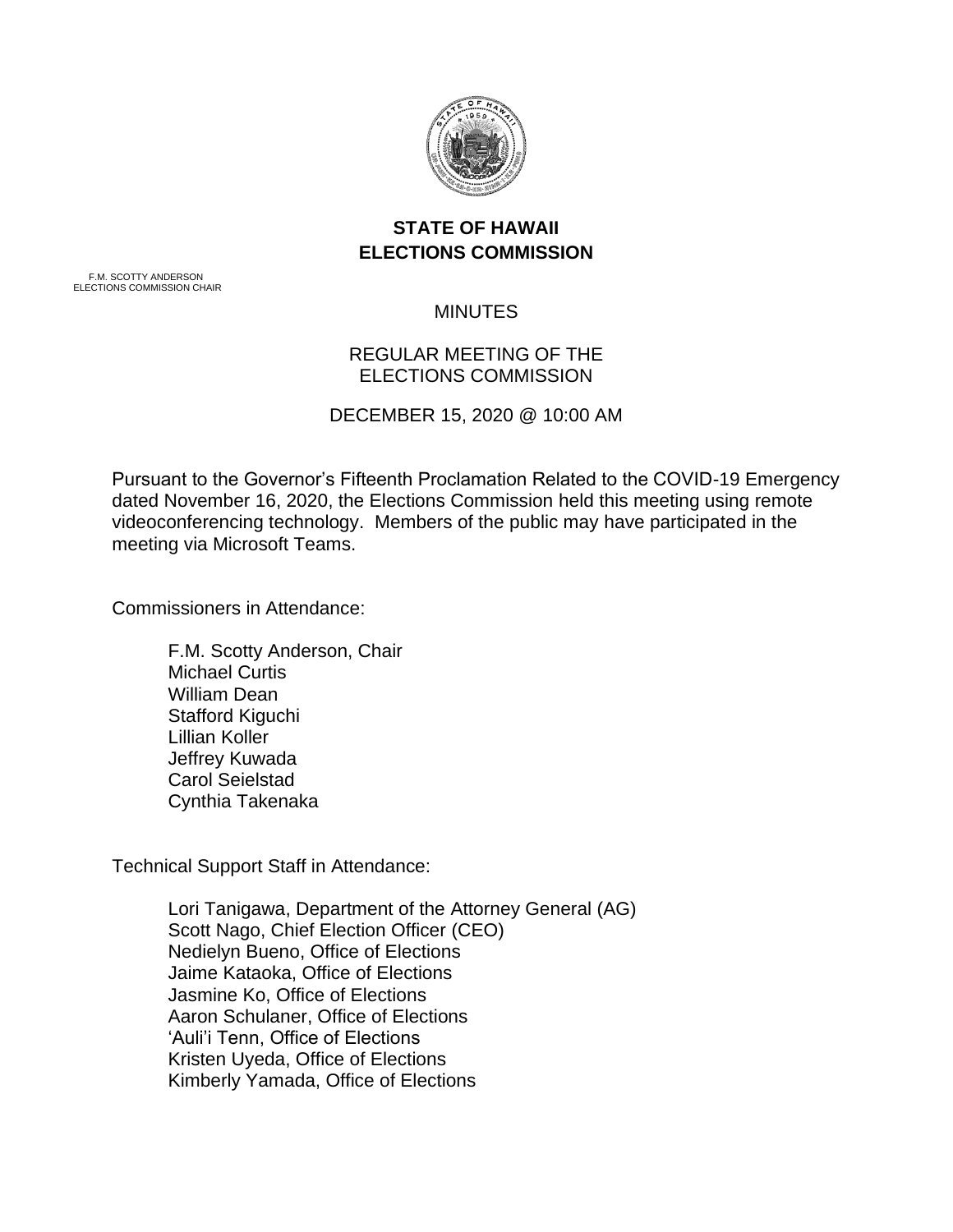Elections Commission Meeting Minutes December 15, 2020 Page 2

Guests in Attendance:

Edwin Boyette Jon Henricks, Hawaii County Elections Division Kathy Kaohu, Maui County Elections Division Kelly Kitashima James Krueger Brett Kulbis Blaze Lovell, Civil Beat Greg Lussier, Maui County Republican Party Sandy Ma, Common Cause Hawaii Suzanne Marinelli Peggy Regentine Henry Vincent Delfin Yoshida

#### PROCEEDINGS

I. Call to Order

Chair Anderson called the meeting to order at 10:03 a.m. on December 15, 2020.

II. Roll Call and Determination of a Quorum

Elections Commission (EC) Secretary conducted roll call. Commissioner Vierra was not in attendance. All other Commissioners were in attendance and the Commission had a quorum.

III. Approval of Minutes for the Meeting of July 23, 2020

Commissioner Seielstad moved that the minutes be approved; the motion was seconded by Commissioner Curtis, and approved unanimously by the Commissioners.

IV. Status of Operations Report from the Chief Election Officer

CEO Nago stated that the EC has his *Status of Operations* report in front of them. He reported that yesterday, the Hawaii State Supreme Court dismissed the last election contest for cause, so the 2020 Elections are now certified. CEO Nago stated that this election had its challenges for many reasons: this is the first year Hawaii moved to all mail elections statewide, the presidential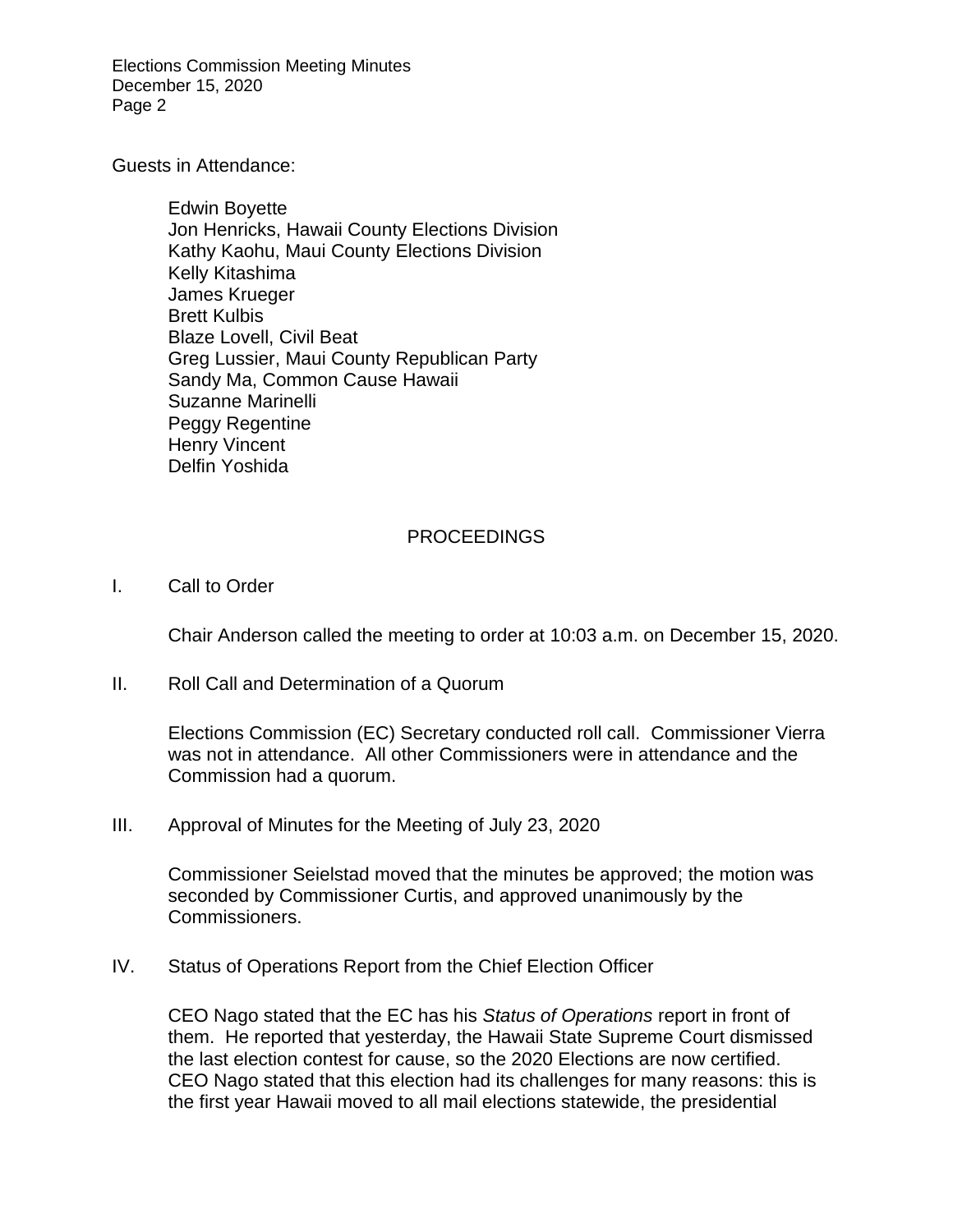election created national attention, and the pandemic played a role. He recognized his staff for their work in helping to minimize these issues. CEO Nago explained that OE was unable to conduct outreach in the community due to the pandemic, and instead needed to find other avenues including social media, Facebook Live events, advertisements in the newspaper and on digital media like Pandora, flysheets, and spadeas. He added that OE also created partnerships with the "It's a Hawaii Thing" podcast on Spectrum, Spotlight Hawaii through Star Advertiser's website, Meals on Wheels for brochure distribution, and the State Foundation on Culture and the Arts to provide art and literature that was shared on social media and distributed at their various locations throughout town.

CEO Nago stated that what they have learned from this election is in their report to the Legislature, which the EC can read, but one thing they have learned was the flexibility with the dates. He said that one example was that there was a special vacancy for a state senate seat for which the deadline would have been after the candidate filing deadline. This would have required legislation to change the dates to coincide with the candidate filing deadline. CEO Nago added that they also wanted flexibility with the dates and times for the ballot mailout to ensure that voters would receive their ballot at least 18 days prior to the election, as well as opening the places of deposit earlier.

Commissioner Koller referenced an OE advertisement featuring Frank Delima, which read, "Make sure your address is current. General election registration deadline: October 5." She said that the advertisement is misleading because registration was available at voter service centers (VSCs) for 10 days prior to and through election day. Commissioner Koller asked CEO Nago who is responsible for the advertisement, and said that it could have led to disenfranchisement and suppression. CEO Nago replied that the state is responsible for the advertisement, and that the October 5 registration deadline is by law. He told Commissioner Koller that the spadea includes a section with information regarding in-person registration and voting at the VSCs. Commissioner Koller said that the advertisement she had did not have information about the VSCs. CEO Nago explained that the message they wanted to get across was that October 5 was the registration deadline to receive a ballot in the mail. He added that they did not want people to believe that they could register after the deadline and still receive a ballot in the mail. Commissioner Koller asked CEO Nago if he agrees that the advertisement is misleading, as it does not specify that the deadline is to receive a ballot by mail, or that registration was available at VSCs. CEO Nago stated that he was unsure which advertisement Commissioner Koller was looking at, but that the advertisements after the October 5 deadline included information about registration at VSCs. Commissioner Koller requested to see that advertisement. Commissioner Curtis mentioned that he had raised this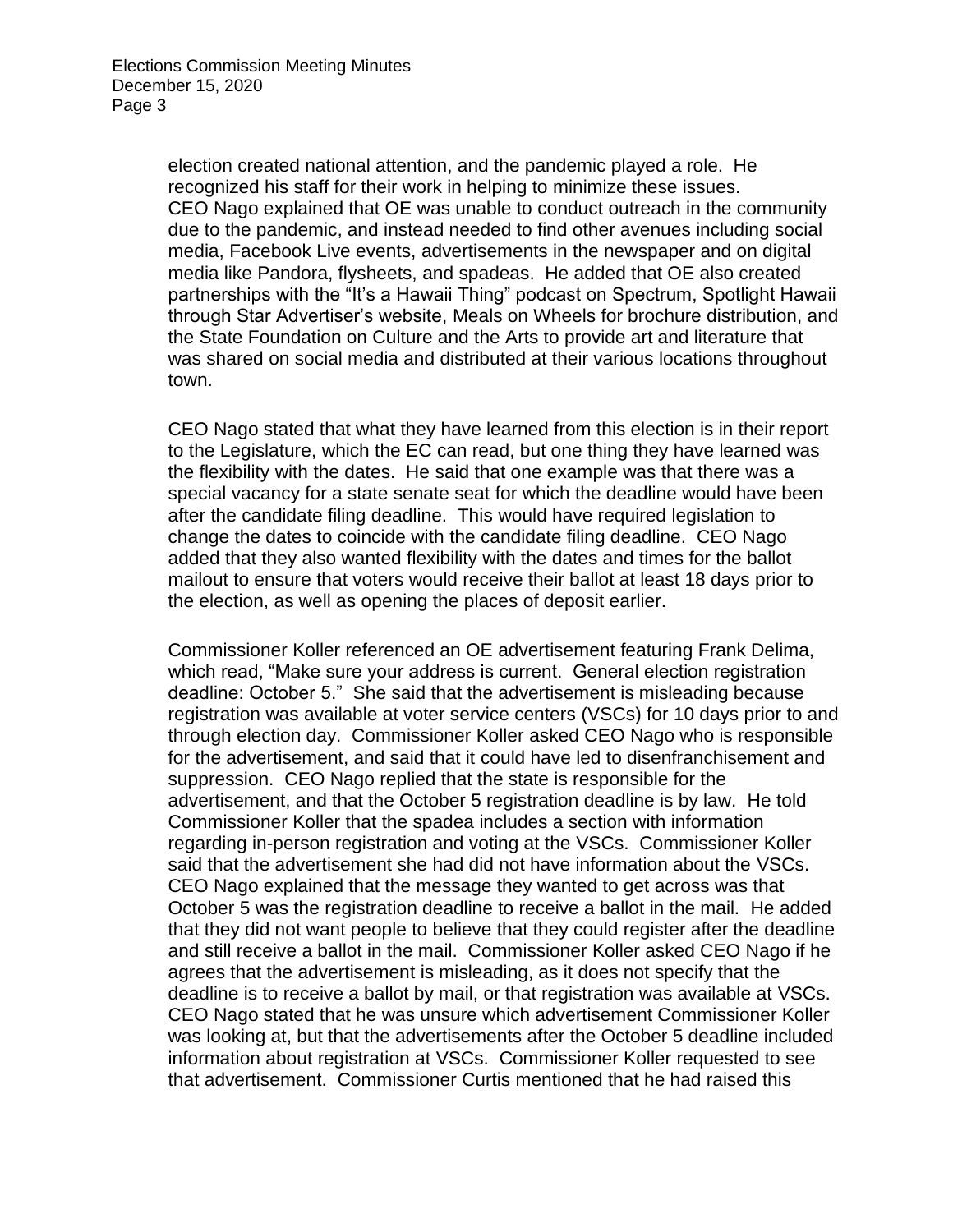issue previously and has since seen a number of advertisements with information regarding registration at VSCs.

Commissioner Takenaka asked CEO Nago if the legislation that OE is submitting will be an administrative bill. CEO Nago answered that it is not going to be an administrative bill, but because of the way the law is written, they will be submitting their bills directly as an elections package to the House Speaker and the Senate President.

Chair Anderson suggested that for future elections, OE should show how the processing of ballots works so that the public understands that their ballots are not being tampered with. CEO Nago stated that based on the time they had for the 2020 Elections, ballots were only trackable after they were received back by the County Elections Divisions. He added that with more time, they can look into expanding the tracking to other offices.

Commissioner Koller recalled that in the minutes for the last EC meeting, it had been brought up that ballots should be trackable through the United States Postal Service (USPS) mail stream, and that CEO Nago said that he would work with USPS on that. She asked CEO Nago for a status update. CEO Nago clarified that when he said they would work on it, he meant for the 2022 Elections, as it would have been too late to implement for the 2020 Elections. Commissioner Koller asked CEO Nago for a status update on tracking ballots through the mail stream for the 2022 Elections. CEO Nago stated that currently, voters can track their ballots once it is received by the County Elections Divisions. He said that they are working with USPS to see if they would be able to begin tracking ballots once they are mailed out. CEO Nago explained that this would require things on OE's part, such as printing some sort of identifier on the ballot return envelope. Commissioner Koller asked CEO Nago if he expects to implement that by 2022, to which CEO Nago replied that they will do everything they can to make that happen. Commissioner Koller said that is not what she is asking, and that CEO Nago will not commit to implementing the tracking of ballots through the mail stream by 2022.

Commissioner Koller stated that Ms. Laura Nakanelua, the new GOP Hawaii chairwoman, has been on hold for over 11 minutes and is unable to get into the EC meeting. EC Secretary asked Ms. Kimberly Yamada, Office of Elections, to assist her. Ms. Yamada told Commissioner Koller that she will send her an email, as she did not want her to share Ms. Nakanelua's phone number in the public meeting.

Commissioner Koller referenced page three of CEO Nago's *Status of Operations* report, on which he reported that there were 723,978 mail ballots delivered to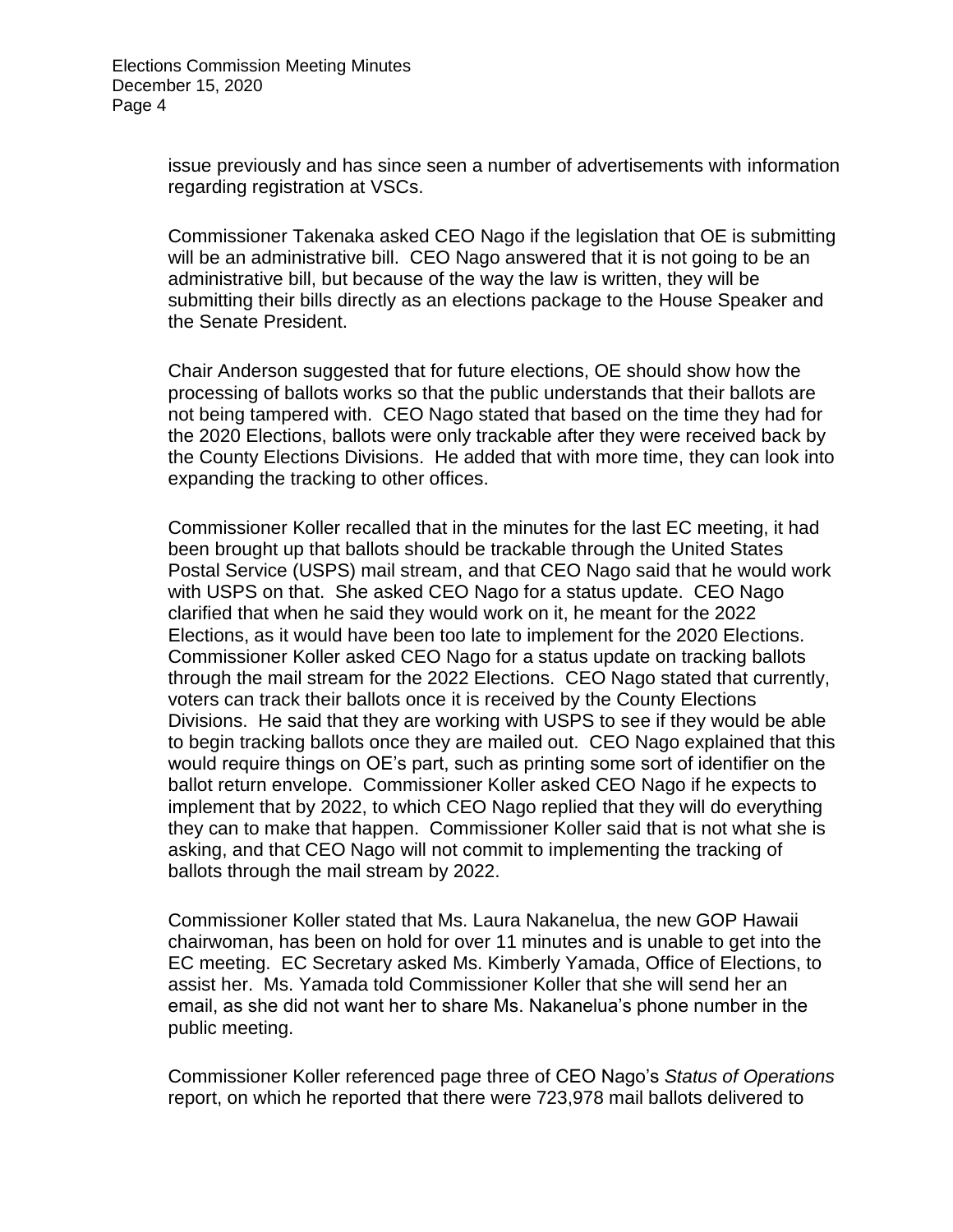USPS between October 5 through October 9. She also referred to a chart on pages four and five that shows the mail and in-person totals.

Commissioner Koller went on to say that in the second paragraph on page five, CEO Nago describes how the envelopes with signature issues were remedied for five days after the election. At the end of the second paragraph on page five, Commissioner Koller quoted, "The final statewide results report is then released upon the completion of all County post-election counts. All voted ballots are then secured for storage for 22 months pursuant to federal law." Commissioner Koller asked, given all of these references to numbers, which one, if any, reflects the final count including the remedied ballots. She said it does not appear that this information is in the report, and asked CEO Nago if he could amend his report to include it. CEO Nago explained that the purpose of the table on pages four and five was to show the differences in the results reports on election day through the final report on election night. He offered to provide the EC with the final result report, which is posted on the OE website. Commissioner Koller stated that she would like the *Status of Operations* report to include the final numbers, and that having it on the website is not an efficient way to communicate with the EC.

Commissioner Koller referenced page five of the *Status of Operations* report, where CEO Nago mentioned that OE provided an update to the Legislature on November 20, 2020 called *Implementing Elections by Mail*. She stated that Act 136, SLH 2019 requires that OE submit a report for every election through 2025, with the first one submitted on November 6, 2019. Commissioner Koller said that when she attempted to view the report on the OE website, she instead pulled up a four-page letter dated December 31, 2019 to the Senate President and the House Speaker regarding projections and cost comparisons for all mail elections versus polling places. She asked CEO Nago if this four-page letter is the report to the Legislature he referred to in his *Status of Operations* report. CEO Nago stated that he is looking at the website now, and the language says, "Act 136, Session Laws 2019 requires the Office of Elections to submit a report to the Legislature addressing the office's progress in implementing elections by mail." Below this statement, he pointed to a link that says, "View the report here," which takes one to the November 20, 2020 report.

Commissioner Koller referenced page six of the *Status of Operations* report, where CEO Nago describes their recommendations to the Legislature, including, "By allowing voter service centers to be established at differing dates and times, the County Elections Divisions may be able to establish additional locations in remote areas or establish more locations on Election Day." She asked CEO Nago what is restricting the counties under the current law from establishing more VSCs than the single one that was available on Maui where she lives. She added that the VSC on Maui remained open past 10:00 PM on election day with over 100 people standing in line to vote. CEO Nago stated that there is nothing preventing the counties from opening additional VSCs with the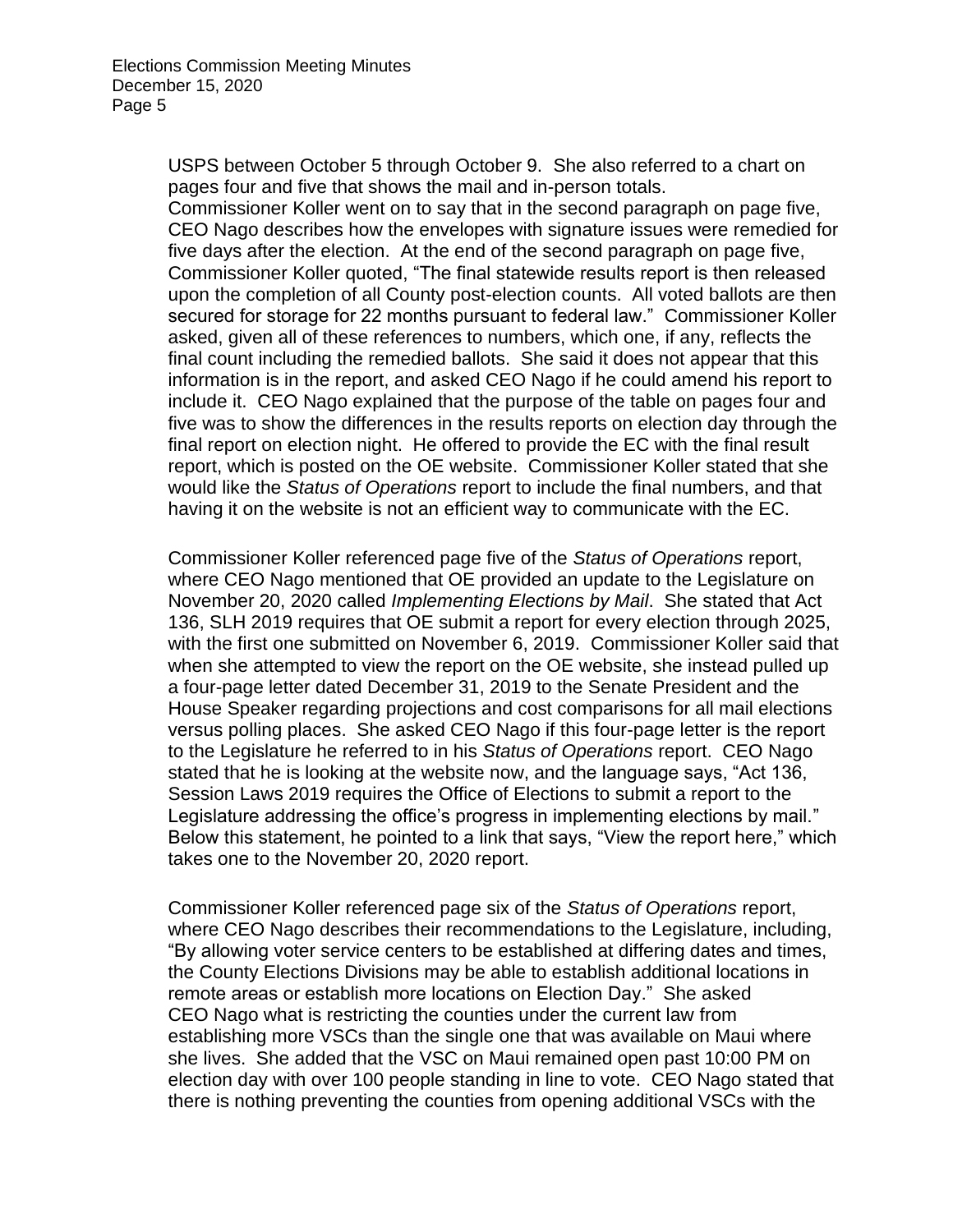way the law is currently written, but the only requirement is that the VSC has to be available for 10 days prior to election day. He said that if a county was unable to find a facility that could be open for 10 days, which could be an issue in remote areas like Hana, they would not be able to open that VSC. The new recommendation would still require that one VSC be open for 10 days, but allow the counties flexibility in opening other facilities for less than 10 days, if necessary.

Commissioner Koller asked CEO Nago what OE's relationship is with the County Elections Divisions, and if he hires the county clerks. CEO Nago replied that all county clerks are appointed by their council.

Commissioner Koller asked CEO Nago what OE's responsibility is in terms of opening additional VSCs. CEO Nago explained that with the way the law is currently written, there is very little overlap between the duties of the state and the counties, but that they do work cooperatively. He said the state is responsible for ballot printing, the counting of ballots, and voter education, and the counties are responsible for the mailing and receipt of ballots, VSCs, places of deposit, and voter registration. Commissioner Koller asked CEO Nago if he has any power with respect to opening additional VSCs, to which CEO Nago answered that he does not.

Commissioner Koller asked CEO Nago if he has anything to do with the security of the drop boxes or the distance observers are required to stand away from the processing of ballots. CEO Nago replied that the counties are responsible for the drop boxes and the VSCs, whereas the state is responsible for the official observers at the counting centers. He added that OE sends letters to the political parties in February asking for official observer recruits.

Commissioner Koller told CEO Nago that one of the complaints he will hear today is regarding the GOP not being given the opportunity to provide names for official observers. She said that she personally knows about it because she signed up for every one of the ten days and was not called to service. Commissioner Koller reported that when she inquired with the GOP Chair, Greg Lussier, she was told that the spots had already been filled by the County Elections Division. She asked CEO Nago if these complaints should be directed to the Maui County Elections Division. CEO Nago reiterated that the official observers are the state's responsibility, and that OE sends notification to the political parties in February asking for a list of names. He went on to say that OE did not receive any names from the Republican Party, so they did have to move on with recruitment. CEO Nago stated that the Republican Party did reach out to OE after, and OE did try to make every accommodation to include at least one Republican observer on every shift on Maui. Commissioner Koller asked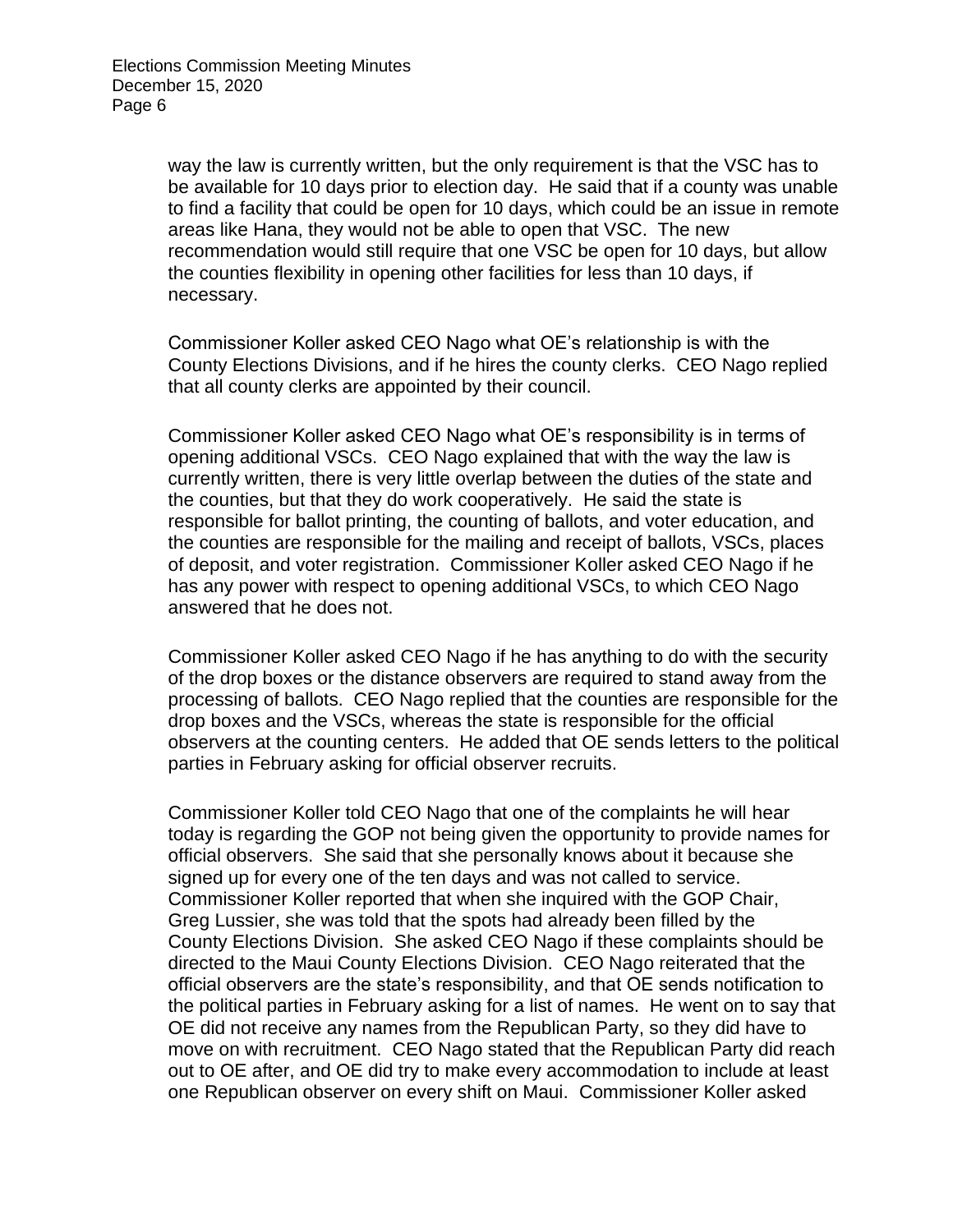CEO Nago if what he is saying is that the Republican Party's State Chairman, Shirlene Ostrov, failed to provide the list of names in a timely manner. CEO Nago replied that they had not received any names from the Republican Party, but in the end did accommodate at least one Republican observer on every shift.

Commissioner Koller stated that one observer per shift is not sufficient to observe all of the activity, including, for example, the collection of ballots from the drop boxes to ensure a chain of custody. CEO Nago explained that the drop boxes and the VSCs are a county responsibility, so observers monitoring these activities would fall under the jurisdiction of the counties. He added that the observers at the counting centers are the state's responsibility, which is where they were able to accommodate at least one Republican observer per shift.

Commissioner Koller asked CEO Nago if he is responsible for the requirement that observers are to stand 50 feet away from the activities. CEO Nago replied that he is unaware of any such rule in the counting center, and that he believes she is referring to a rule of a VSC, which is a county responsibility.

In reference to OE's suggestions to the Legislature, Commissioner Koller stated that CEO Nago does not seem concerned with chain of custody regarding the drop boxes. CEO Nago clarified that ballots do not go directly from the drop boxes to the counting centers. First, the counties verify the signature and conduct a check to ensure that the voter has not already voted. Only then are the ballots transferred from the county to the state to be processed for counting. Commissioner Koller said that an example of chain of custody would be to implement cameras recording the drop boxes 24/7, through which you could view voters depositing their ballots, as well as transport of the box itself. She recalled that these types of activities used to be observable by representatives when there were polling places, and asked CEO Nago why OE is not making suggestions to the Legislature to better align the process with the way it used to be. Commissioner Koller stated that if in-person voting is now limited, they should at least maintain the same level of transparency and security. CEO Nago agreed that cameras would make the drop boxes more secure, and that a law change would not be required to implement that.

Commissioner Koller said that she received another text message regarding two other individuals who are unable to join the meeting. She asked Chair Anderson if they would be able to switch from Microsoft Teams to Zoom since they are continuing to experience issues. Chair Anderson agreed with Commissioner Koller, and said that he will have that conversation after today's meeting.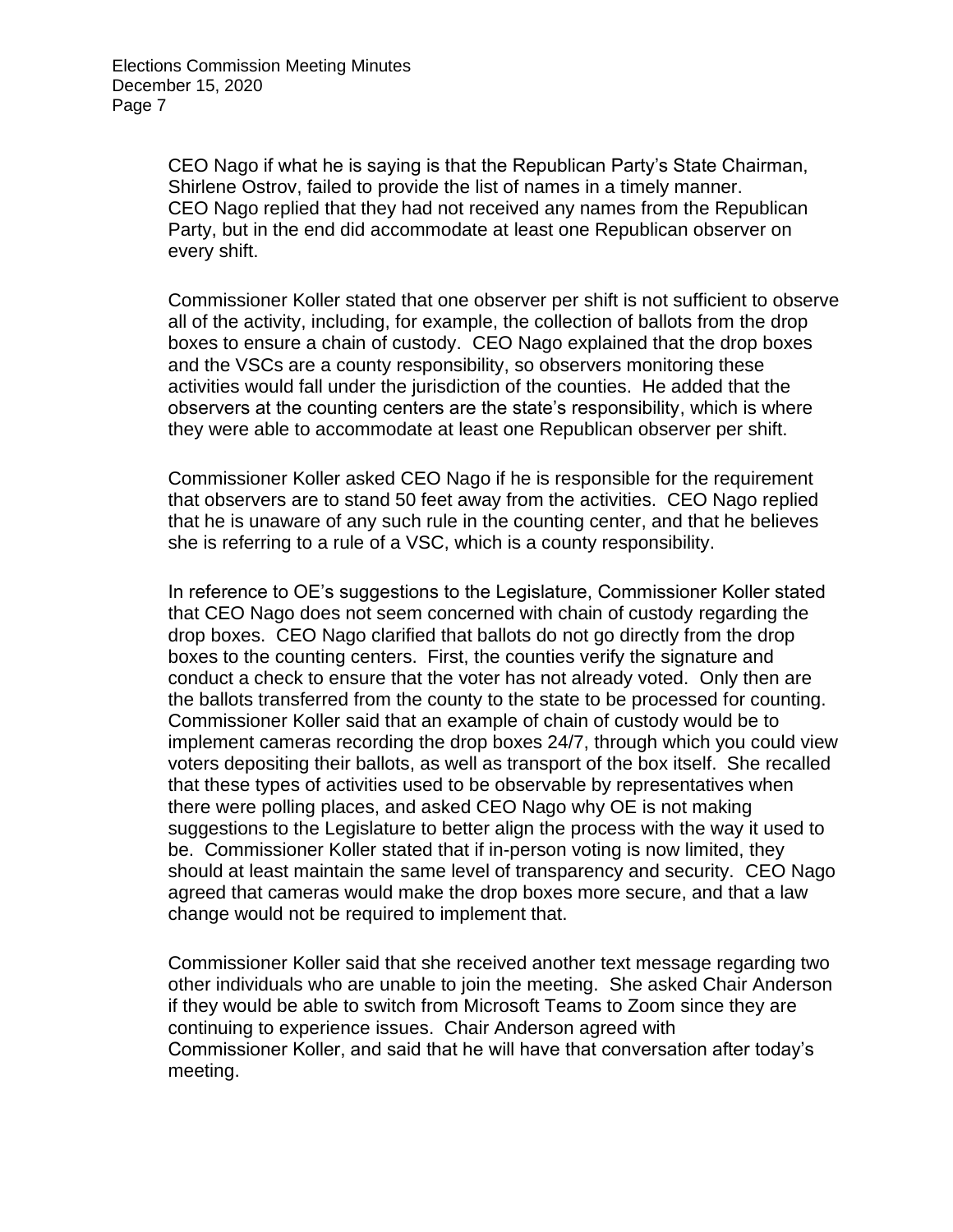VI. Open Forum: Any interested person may conduct a 3-minute presentation of a matter(s) for the Commission's potential consideration at a future meeting.

**Greg Lussier**: Mr. Lussier introduced himself as the Chair for the Maui County Republican Party, and recalled that CEO Nago said that the Republican Party was provided an opportunity to submit a list of names to be official observers. He claimed that is not accurate, and that they were told before the deadline that the positions had already been filled.

Chair Anderson asked CEO Nago if he would like to respond. CEO Nago said that he does not know how to respond to that statement, and that he said what he believes to be true. Chair Anderson asked CEO Nago if OE's response was sent to the state chair or the county chair, to which CEO Nago replied that the request was sent to the state chair of all parties.

Commissioner Dean stated that there should not be any arbitrary deadlines imposed for political parties to submit names for official observers, since the purpose is to build confidence in the electoral process. CEO Nago agreed, and reiterated that they worked with the Republican Party to accommodate at least one Republican observer on every shift. Mr. Lussier said that the Republican Party was told that the positions had already been filled, that the situation was brought to CEO Nago's attention, and that he did nothing to help them. CEO Nago stated that is not his recollection. Commissioner Dean requested an inquiry into Mr. Lussier's complaint with OE's internal investigation, to which CEO Nago agreed. Mr. Lussier mentioned that he did submit his complaint in writing to State Chairman Shirlene Ostrov who then met with CEO Nago regarding these issues.

**Brett Kolbis**: Mr. Kolbis identified himself as the Chair of the Honolulu County Republican Party, and said after speaking with the Republican Party official observers, some, if not all, acted as election workers rather than observers, which violates HRS 16-45. He stated that during the administrative rules hearing, the Republican Party raised the issue that official observers were not identified in the administrative rules, and it was not addressed.

Commissioner Koller referenced page four, second paragraph of CEO Nago's *Status of Operations* report, and said that the language speaks of election workers and official observers as if they are one and the same. She quoted, "Volunteers are also recruited to help with the processing of ballots and serve as Official Observers. Despite COVID-19, volunteers were eager to serve at the counting centers and we had more than enough people interested in participating. All shifts had ample coverage and many volunteers were willing to sign up for additional shifts as they became available." Commissioner Koller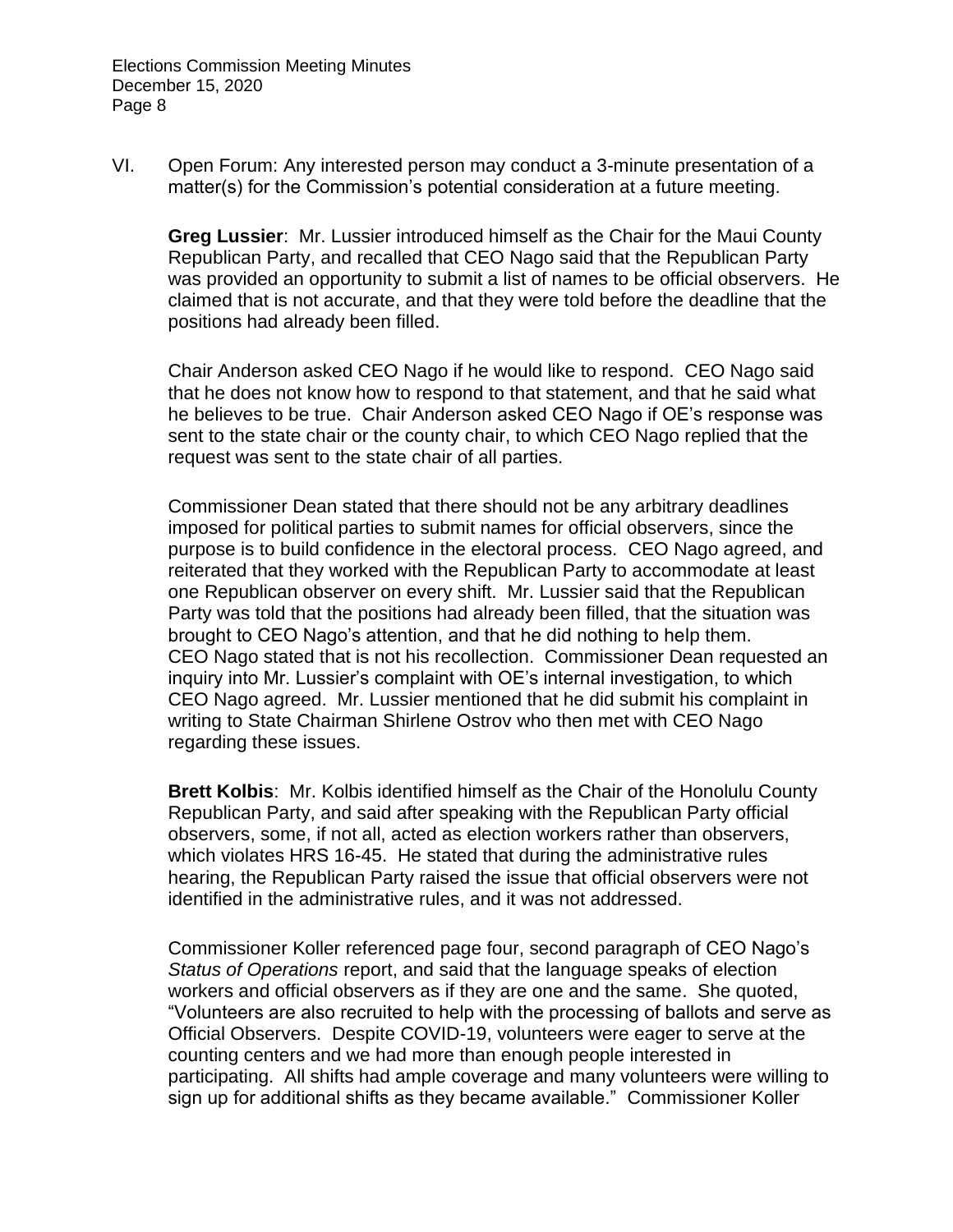stated that it is true that many Republican Party members were eager to be observers but were not allowed to participate, and that the language blurs the distinction between an election worker and an official observer. She added that if the distinction is not clear, it needs to be clarified in the law and added to the recommendations to the Legislature to fix in 2021.

Commissioner Dean stated that if the observers were also election workers, it would create more confidence in the electoral process to simply state that there were no observers, rather than blurring the distinction between the two roles. CEO Nago stated that he never witnessed any official observer acting as an election worker, and that the official observers were clearly distinguished with orange shirts and separate duties from the election workers.

Commissioner Koller reported that what she heard was that the Republican Party observers were asked by officials in the counting center to do certain tasks that interfered with their responsibilities as official observers. She asked CEO Nago if he will ensure that each political party is allotted an equal number of more than one observer for future elections, to which CEO Nago agreed.

Commissioner Koller raised another issue with HRS Section 11-17, regarding the removal of voters who have not voted in previous elections for a certain period of time. She said her understanding is that there are 124,000 voters who have not voted in the last four primary and general elections as of the end of September 2020, according to the Hawaii Republican Party voter data center. Commissioner Koller asked CEO Nago if he will ensure the removal of voters as required by HRS Section 11-17. CEO Nago stated that HRS Section 11-17 is in conflict with federal law, the National Voter Registration Act, which does not allow the removal of voters for failure to vote. He explained that the only way a voter can be removed is if a voter cancels their registration, or if a mailing sent to a voter is returned as undeliverable. In this circumstance, a forwardable follow-up mailing would be sent, allowing the voter two general elections to update their registration. If the voter does not update their registration within this timeframe, only then can they be removed from the voter rolls. Commissioner Koller suggested that CEO Nago make a recommendation to the Legislature to revise HRS Section 11-17 to be consistent with the federal law to avoid confusion. CEO Nago said that OE has tried to amend HRS Section 11-17 in the past, but was unsuccessful. He added that they can make the recommendation again to the Legislature, but cannot guarantee that it will pass. Commissioner Koller asked CEO Nago to add this issue to OE's request to the Legislature. She stated that the Legislature is a dynamic body, and that it is responsive to the public to some extent, so maybe it will pass this time.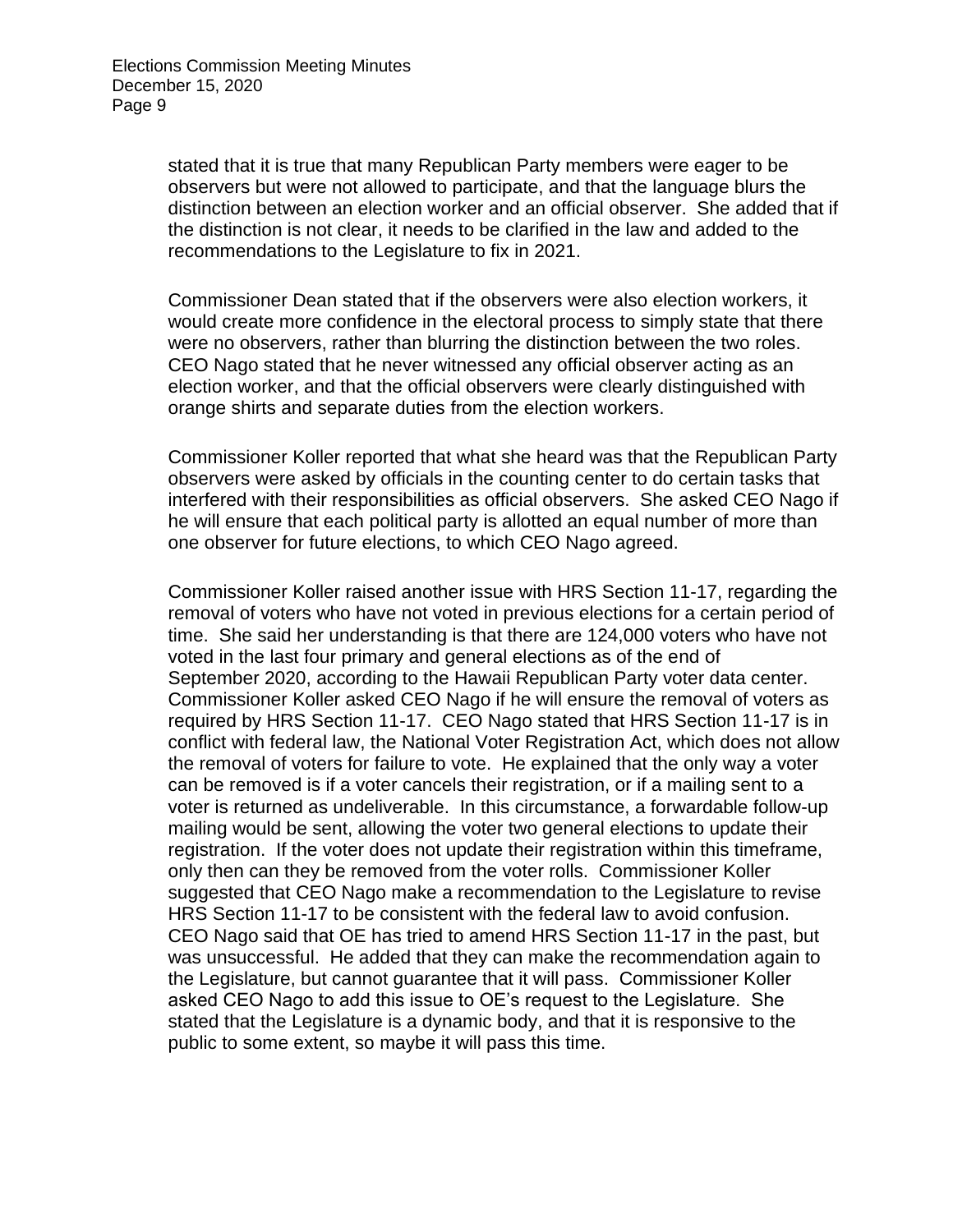Chair Anderson asked CEO Nago if he could prepare something in writing in the coming weeks to address the questions and concerns that have been raised, to which CEO Nago agreed.

V. Public Testimony – Any interested person may submit comments or testimony on any agenda item.

**Sandy Ma**: Ms. Ma identified herself as a representative of Common Cause Hawaii, and said that she has questions for CEO Nago regarding the CARES Act funding referenced on page one of his *Status of Operations* report. She stated that there was some breakdown in the report and also in the report to the Legislature that was submitted in November, but wanted to know how much money was left and how much was allocated to the counties, if any. Ms. Ma said that it does not seem like any money was spent for the counties for more VSCs or drop boxes even though a request was made. She added that she had also requested for the number of registrations at VSCs, a breakdown of ballots received for the primary and general elections by day from USPS, drop boxes, and VSCs, and the number of ballots received after election day. Ms. Ma stated that this information could be helpful in determining the need for additional VSCs and placement of drop boxes in the future.

Ms. Ma asked if there has been any consideration to change the deadline for the one-time absentee (AB) ballot request. She recalled that the AB ballot request deadline for the general election was one week prior to election day, which did not allow enough time for a ballot to be sent and returned by the deadline. Ms. Ma asked CEO Nago if OE would be amenable to receiving a briefing from Ms. Mindy Romero, a researcher at the Center for Inclusive Democracy at USC Sol Price School of Public Policy. She added that Ms. Romero has done free mapping on the locations and numbers of VSCs and drop boxes for red and blue states including California, Colorado, Arizona, Texas, Georgia, Florida, Pennsylvania, Wisconsin, Michigan, and North Carolina. Ms. Ma said that this can be helpful in determining the timing and locations for VSCs and drop boxes, and that the invitation to meet with Ms. Romero is extended to the EC, OE, and the County Elections Divisions.

CEO Nago stated that OE can meet with Ms. Romero and invite the County Elections Divisions. He reiterated that the establishment of VSCs is under the jurisdiction of the counties, so they would need to be included in the conversation if they are discussing additional VSCs. Regarding the 7-day deadline for AB ballot requests, CEO Nago said he believes it is a federal requirement, but going forward they will ensure that their messaging urges individuals to submit their request as soon as possible, rather than waiting until the last day. CEO Nago reported that they received \$3 million in CARES Act funding, and spent over \$2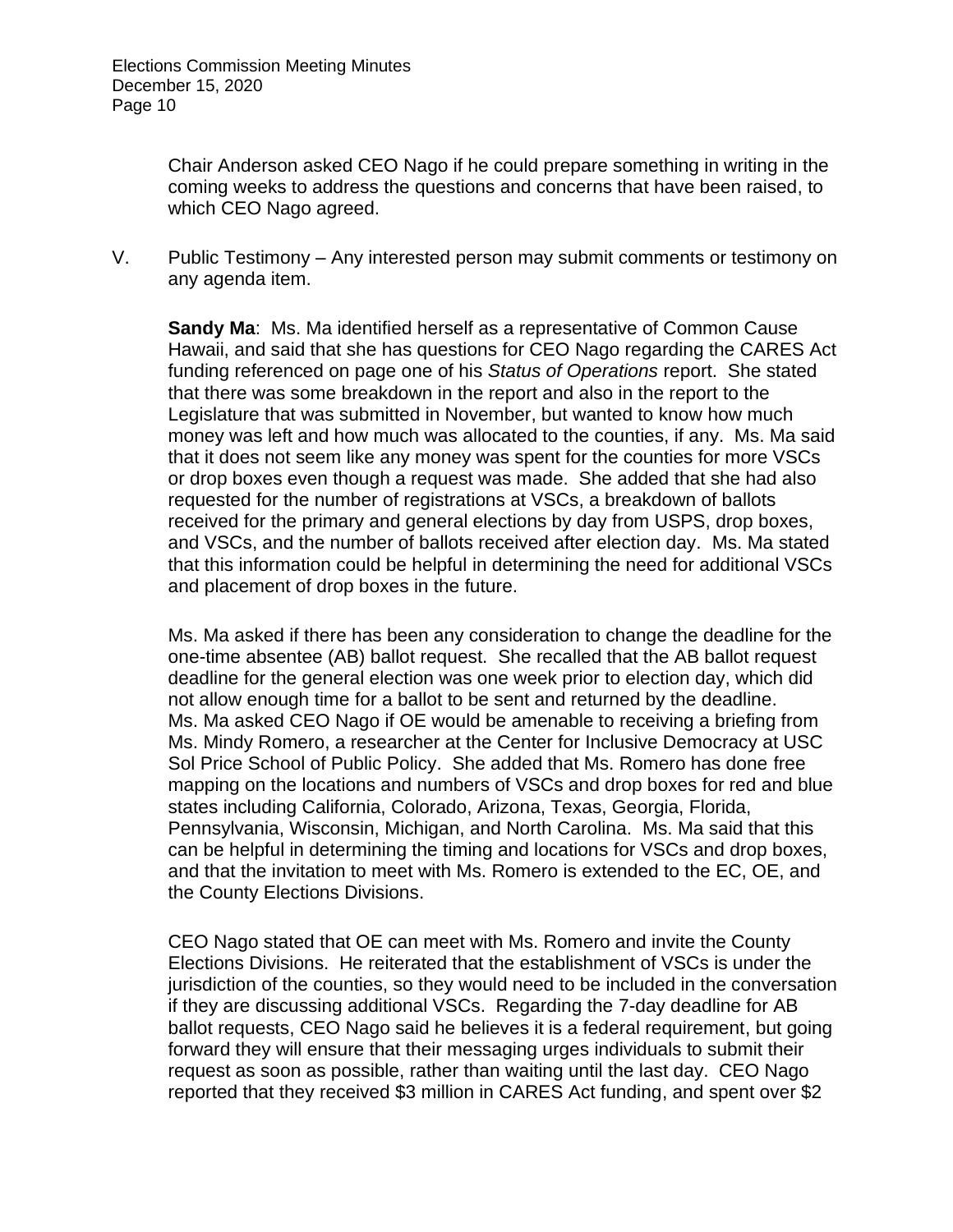million of it on: larger facilities to allow for social distancing at counting centers on Oahu and Hawaii island; personal protective equipment and cleaning supplies like hand sanitizer and face masks; and additional messaging to make up for the lack of outreach due to the pandemic. He explained that the CARES Act funding required that they report how the money was spent shortly after the election, so it was simpler to reimburse the counties after the fact. CEO Nago said that the counties did use the CARES Act funding to purchase additional drop boxes for the general election, cleaning supplies, and facilities, and that the Honolulu City Clerk's Office used some of the money for voter education and commercials.

Ms. Ma asked CEO Nago how many counties used the CARES Act funding for additional drop boxes. CEO Nago replied that all counties purchased additional drop boxes for the general election, but was not sure if all utilized the CARES Act funding to do so. Ms. Ma reiterated her request for a breakdown of how ballots were received. CEO Nago stated that they do not have that information, but can ask the counties for it.

VI. Open Forum: Any interested person may conduct a 3-minute presentation of a matter(s) for the Commission's potential consideration at a future meeting.

**Brett Kolbis**: Mr. Kolbis identified himself again as the Chair of the Honolulu County Republican Party, and stated that he thinks Honolulu County may have violated HRS Section 11-109 (d) by authorizing that the drop boxes open on October 6. He said the law reads that the clerks may designate a place of deposit to be open five business days before the election. Mr. Kolbis stated that October 6 was much earlier than five days before election day, which questions the security of the drop boxes, as previously mentioned by Commissioner Koller. He requested that the EC inquire with the counties to ensure they are following the law so that the public can feel confident about the security of the drop boxes.

Chair Anderson asked CEO Nago if he would like to respond. CEO Nago replied that his understanding is that the law says, "at least five days." This was an interpretation by the counties' corporation counsel, which allowed them to open drop boxes early. Mr. Kolbis said that the law does not say "at least five days," but states, "…places of deposit to be open five business days before the election." He stated that he understands that is a legal interpretation, but as a high school graduate, he reads the words the way they are written. Mr. Kolbis suggested that this revision be added to OE's recommendations to the Legislature.

Commissioner Koller stated that her opinion is that the public's confidence in ballot security is more diminished the longer the drop boxes are open, and that five days should be the maximum, rather than the minimum. She suggested that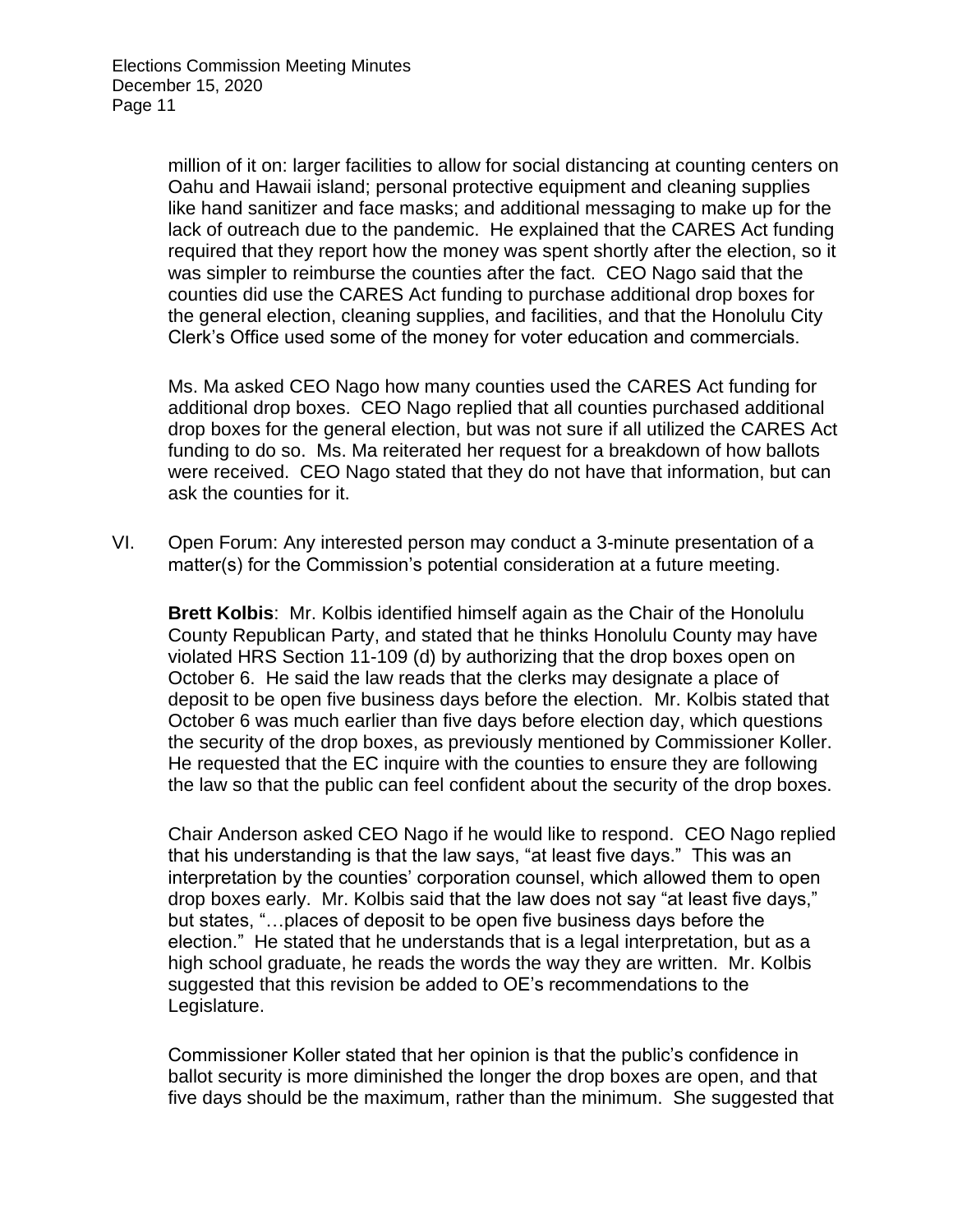CEO Nago include this clarification in OE's recommendations to the Legislature. CEO Nago explained that it is in OE's legislative package to allow for the flexibility of drop box dates due to the issues they had with the mail in the general election. He said that USPS had recommended that ballots be mailed at least seven days before election day, so the counties decided to open drop boxes earlier to allow voters more time to deposit their ballots if they did not have confidence in the mail system. Commissioner Koller asked CEO Nago to clarify OE's recommendation to the Legislature. CEO Nago answered that it is being made clear that drop boxes will be open at least five days prior to election day. Commissioner Koller asked CEO Nago if this means that it could be twenty days prior, to which CEO Nago confirmed to be true. Commissioner Koller stated that she believes that being able to open the boxes much earlier is bad for public confidence in the electoral process because it creates a security issue. She said that the earlier the drop boxes are open, the more difficult it is to secure them for that longer period of time. Commissioner Koller recommended that instead of "at least" five days, the language should be changed to "no earlier than" five or however many days, and to remove that flexibility.

Commissioner Seielstad requested that the EC table this issue for further discussion and a vote at another time, as she does not agree with limiting the drop boxes to be open only five days prior to election day. Chair Anderson agreed that drop boxes should not be limited to only five days prior to election day. Commissioner Koller said that seven, ten, or however many days would be fine, but she thinks a maximum number of days should be set, rather than leaving the determination up to the counties. Chair Anderson stated that the security of the drop boxes was never an issue during this election, no matter how long the drop boxes were open. Commissioner Koller said that the issue is with the opening of the drop boxes.

Ms. Ma stated that Common Cause Hawaii supports the earlier opening of drop boxes, and explained that if voters received their ballots three weeks prior to the election, it does not make sense to open the drop boxes only five days prior. She recalled that this occurred during the primary election in the counties of Hawaii, Maui, and Kauai, which created a lot of issues. Ms. Ma also mentioned the importance of collecting ballots from drop boxes in secure locations and on a regular basis. Referring to page 19 of OE's November 20, 2020 report to the Legislature, Ms. Ma asked CEO Nago who the new contractor is for the new DRE machines. CEO Nago replied that OE awarded the RFP to Hart InterCivic. He added that they are the same vendor, but OE will be utilizing the newer version of the voting equipment, called Verity.

**Peggy Regentine**: Ms. Regentine stated that she wanted to raise a concern that she reported at the debrief meeting on November 12. She explained that as an election worker, her responsibility on October 27 was to verify the military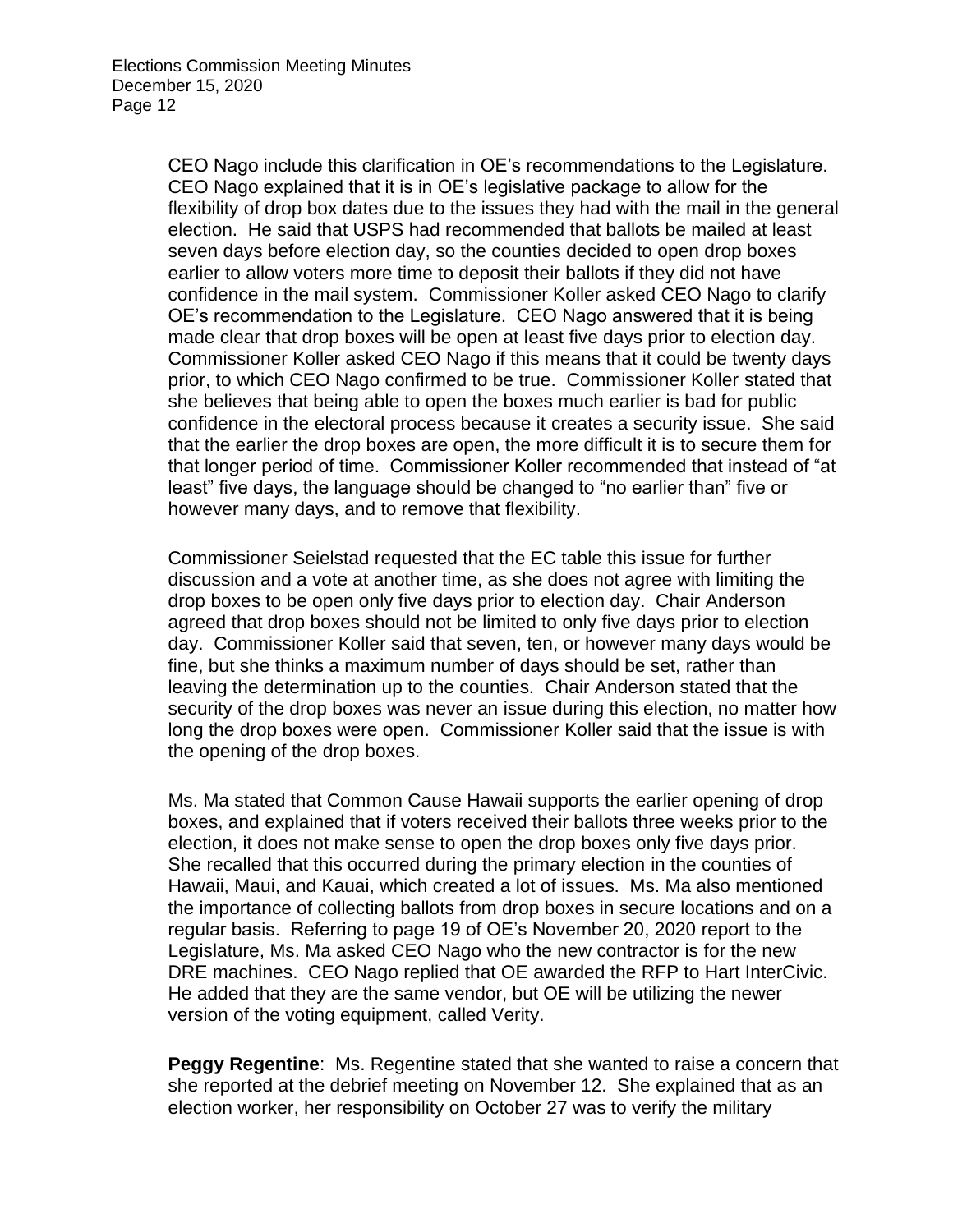APO/FPO ballots and report any discrepancies. Ms. Regentine said that she observed approximately 98% of votes for Biden, and 2% of votes for Trump, and checked over half of the 1500 APO/FPO ballots. She stated that she was surprised to see only 2% of votes for Trump, when most individuals in the military that she knows support Trump. Ms. Regentine then compared these numbers to the statewide result, where Trump received 33% of votes, which was not consistent with the 2% that she saw. She reported that she wrote letters to the newspaper, though they did not publish them. Ms. Regentine stated that she also wrote letters to Lin Wood, Trump's advisor, who said he would get back to her, and to U.S. Representative Ed Case, who did not respond. She said that she wanted to bring this issue to the attention of the EC because she believes there were issues with the APO/FPO ballots throughout the nation.

Commissioner Koller requested an internal investigation into Ms. Regentine's concern. Chair Anderson asked CEO Nago where the APO/FPO ballots are sent to. CEO Nago replied that they are sent to the County Elections Divisions for validation, then to the State for counting. He explained that the military and overseas ballots are HTML alternate format ballots that need to be duplicated to be counted. CEO Nago asked if the duplication was correct or incorrect.

Commissioner Koller asked CEO Nago if there were observers from all of the political parties observing the duplication. CEO Nago confirmed that there were, and explained that the ballot is first duplicated by an election worker, then validated and signed off on by an observer. He added that there were at least 10 pairs of election workers and observers participating in this task, and no others had raised this concern.

Commissioner Koller stated that it is difficult for observers to be of any help if they are required to stand 50 feet away. CEO Nago said that the observers were not 50 feet away; instead they were right next to the activity, as they were required to sign the ballots. Commissioner Koller asked CEO Nago to confirm that the workers who were required to stand 50 feet away on a platform on Maui were not the same individuals observing the duplication process. CEO Nago clarified that the platform requirement was implemented at VSCs where voters voted; they are currently discussing observers watching the processing and counting of ballots.

Mr. Kolbis asked CEO Nago to clarify the process for absentee (AB) ballots. He was told that the AB ballots were included in the mail totals on the result report, though his understanding was that AB ballots require a completely separate request accompanied by proof of identification from the voter. CEO Nago explained that there are two categories of voting: in-person voting, by voters at a VSC, and mail voting, which includes voters who receive their ballot at their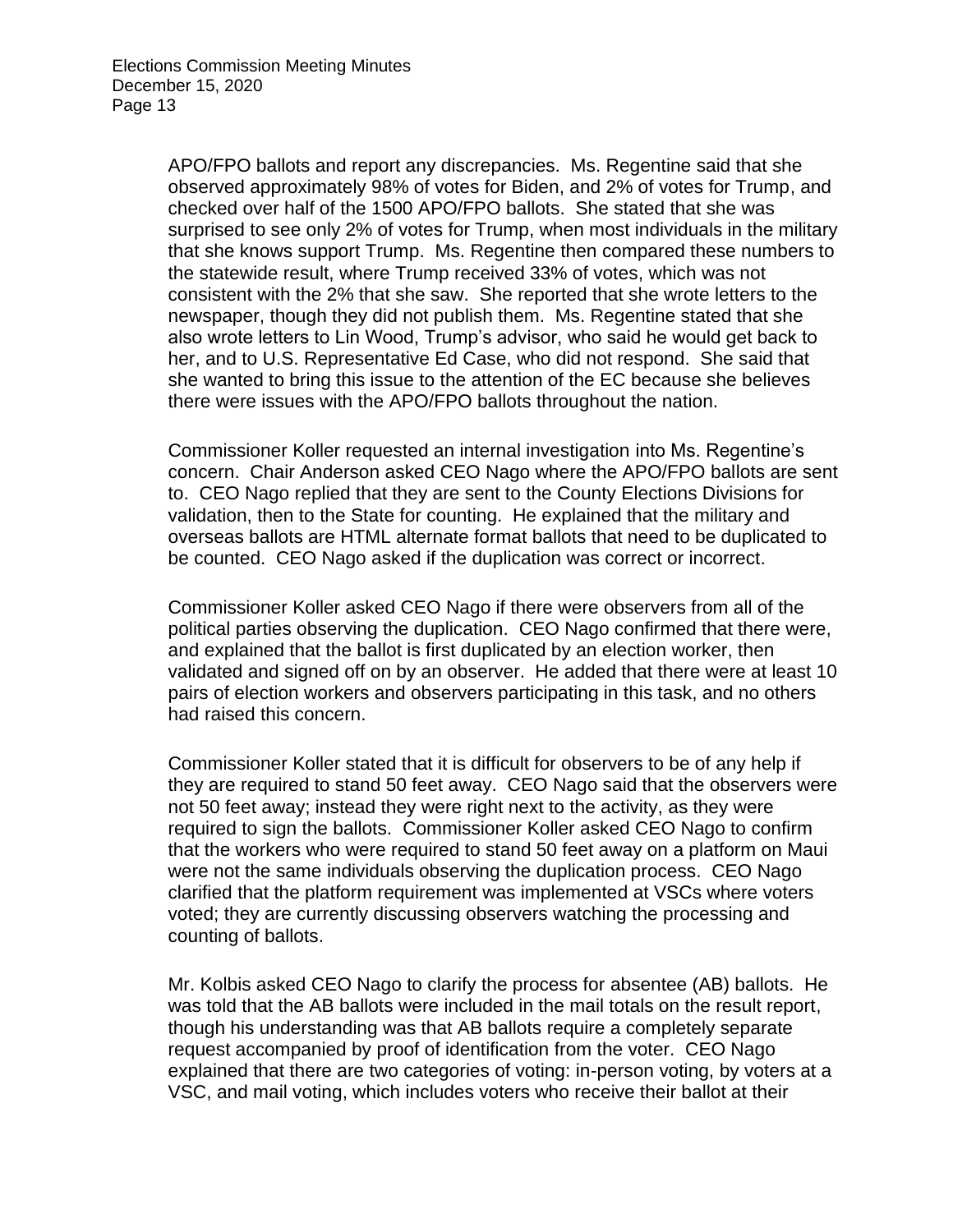home address, as well as voters who request that their ballot be sent to an alternate location. Commissioner Koller asked CEO Nago if there is a difference between someone who votes on an AB ballot versus someone who automatically receives a ballot by mail as per Act 136. She stated that it is important to be able to distinguish between the two, since she believes that AB ballots are more integrous than unrequested universal mail ballots. Commissioner Koller asked CEO Nago if the two types can be separated, totaled, and provided in a report. CEO Nago replied that it is not possible to obtain those separate totals since all mail ballots are processed together. Commissioner Koller asked CEO Nago if this is something that can be done in 2022, to which CEO Nago answered that doing so would require the counties to make a distinction between AB ballots and regular mail ballots, and keep them separated through processing.

Mr. Kolbis asked CEO Nago to confirm that a person who requested an AB ballot would not receive their regular mail ballot in addition to a second AB ballot. CEO Nago explained that an individual voter record is associated with a unique voter ID number, and there is only one ballot printed per voter ID number. He added that depending on the timing of the AB request, two ballots may be sent to the same voter, however the counties would know to invalidate the first ballot and wait for the AB ballot to process.

**Greg Lussier**: Mr. Lussier reintroduced himself as the Chair for the Maui County Republican Party, and stated that they experienced many issues that he wanted to share with the EC. He reported that they were told by the Maui County Elections Division that they would not be able to accommodate their party members as observers, as the positions had already been filled. Mr. Lussier said that he raised his concern with new Maui County Clerk, Ms. Kathy Kaohu, who allowed them to have one observer rotate between the four counting stations, rather than accommodating their request for four observers. Regarding their poll watchers, Mr. Lussier stated that the Maui County Elections Division removed names from their list and changed their schedules. They were also required to stand on a platform 50 feet away, and were restricted from moving around freely in certain areas, such as the parking lot. He said that during the last few days, they were allowed to move around freely to observe, as there was no established rule that required them to stand 50 feet away. Mr. Lussier stated that the Republican Party feels that the political parties should be able to fill the official observer positions with their own representatives before other volunteers are considered. He added that he wants to know who made these decisions and why these issues occurred.

Commissioner Dean told Mr. Lussier that if he wants remediation, he should put all of his concerns into writing with exhibits, statements, videos, and other corroborating data to provide the EC with a formal report. Mr. Lussier replied that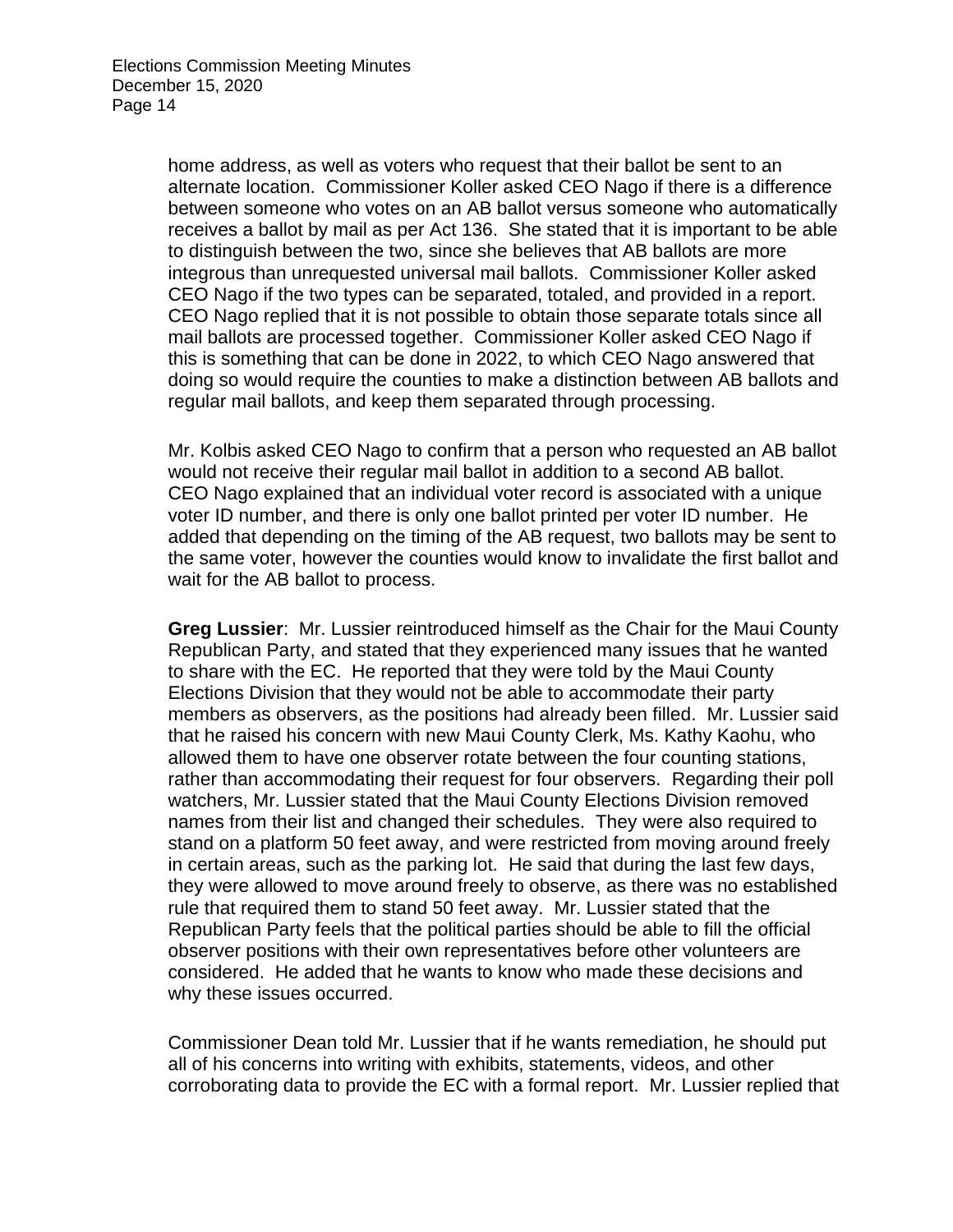they were not allowed to take photos, but he can get written testimony from their 28 VSC poll watchers.

Commissioner Koller stated that she wanted to add on to Mr. Lussier's testimony and referenced the July 23, 2020 EC meeting minutes, page three, paragraph two, "CEO Nago reported that OE will be conducting the logic and accuracy test of the vote counting system this Saturday in the presence of Official Observers. He explained that Official Observers are representatives of the political parties who serve as the 'eyes and ears' of the general public." She said there is in writing and speech from CEO Nago regarding the need for observers from the political parties, however what occurred on Maui did not reflect this. Commissioner Koller requested that these issues be officially reported and investigated. Chair Anderson asked Mr. Lussier if he could put his concerns into writing, to which Mr. Lussier agreed.

Commissioner Kiguchi left the meeting at 11:45 AM.

**Sandy Ma**: Ms. Ma, Common Cause Hawaii, stated that she had one question regarding the 2017 Memorandum of Agreement between the Department of Transportation (DOT) and OE on the electronic transport of data for voter registration. She asked CEO Nago if OE is moving away from paper registration, to which CEO Nago answered that he would need to get back to her on the details for that.

**Laura Nakanelua**: Ms. Nakanelua introduced herself as the RNC national committeewoman representing Hawaii, and asked CEO Nago what body approved the extended timeframe for the ballot drop boxes. CEO Nago replied that the drop boxes are the responsibility of each county, so their respective corporation counsel, or their legal advisor, would have approved that decision. Ms. Nakanelua asked CEO Nago if the law requires that no less than one member of each political party shall observe the pickup or transport of the ballots from the drop boxes. CEO Nago answered that he does not believe there is anything in law, so if that occurred, it would have simply been a voluntary practice implemented by the county. Ms. Nakanelua stated that she served as an official observer on several occasions, and there seems to be a glaring lack of chain of custody of the ballots via USPS mail and the drop boxes. She said that USPS does not deliver the mail ballots to the location where the signature verification is done, but instead the Honolulu City Clerk's Office picks up the ballots from USPS unobserved. Ms. Nakanelua stated that there are many people in Hawaii who have concerns about the security of the mail ballot process, and the ability to observe what happens to the ballots once they have left the voters' hands. She said she is unsure if this is a question for CEO Nago or the EC, but wants to know how the chain of custody issue can be addressed.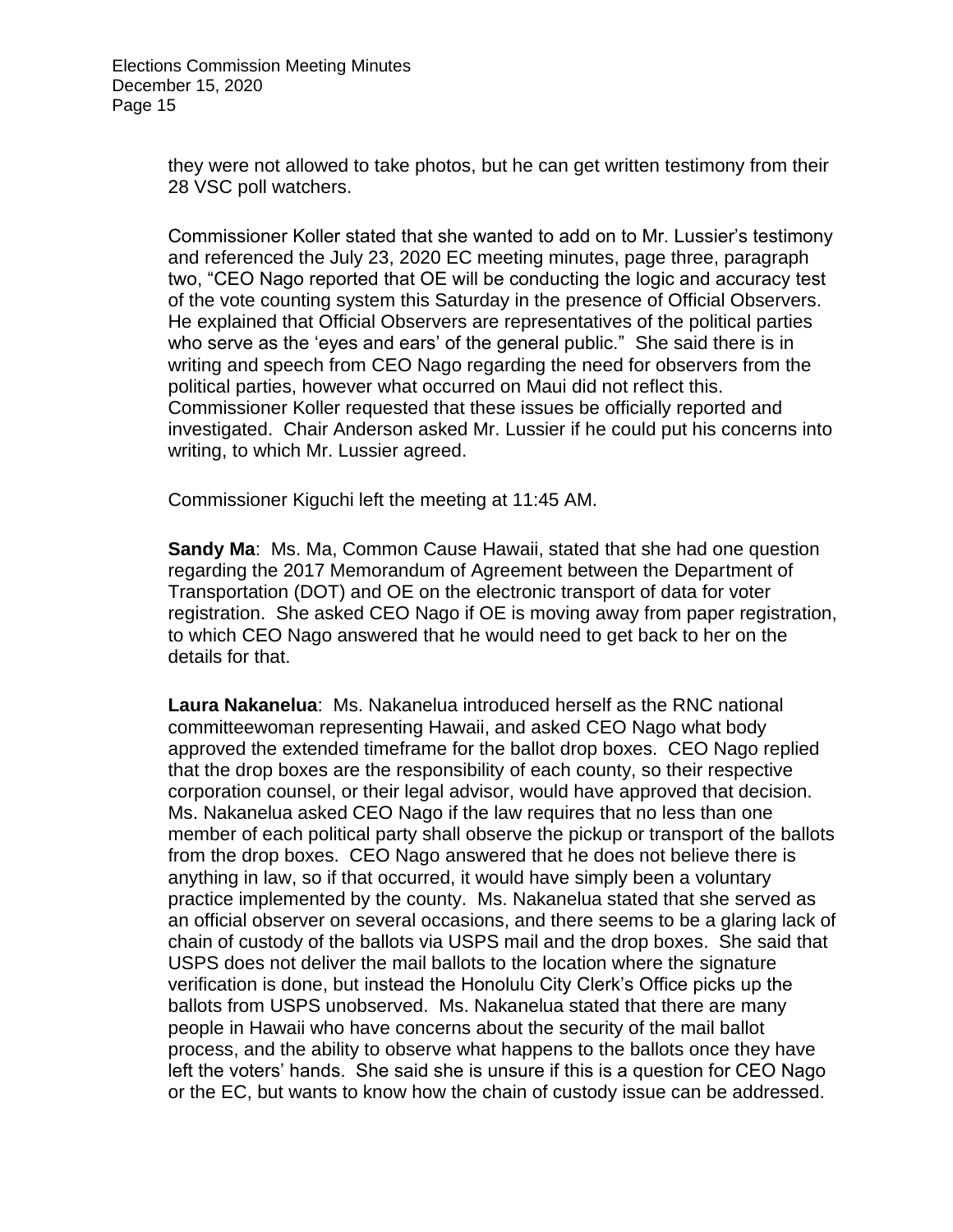Commissioner Koller stated that she has been a poll watcher for many years and has never witnessed anything like this. She said that when there was in-person voting at the polling places, there were observers from the political parties present for the collection and transportation of the ballots, but in this transition to all mail elections, everything in place was thrown out. Commissioner Koller requested that CEO Nago include in his recommendation to the Legislature that they standardize some chain of custody and require observers to be present for the transportation and delivery of the voted ballots from the drop boxes and USPS.

Ms. Nakanelua asked CEO Nago if he could address this concern in writing in his next report to the Legislature. CEO Nago replied that the receipt of ballots via USPS mail and drop boxes are the responsibility of the counties, so he can make the recommendation, but cannot guarantee that they will be on board.

Commissioner Koller stated that she understands CEO Nago does not have the power to tell the counties what to do, and suggested that he recommend in his report to the Legislature that they give him that authority, or adopt a law that standardizes the requirements with regard to the chain of custody for ballots, including the requirement that the process be observed by the political parties. She told CEO Nago that he should be insisting that the Legislature reign in the counties' discretion because the counties have gone too far in abandoning any semblance of chain of custody of ballots.

Commissioner Koller told CEO Nago that she did not read his November 20, 2020 report to the Legislature because she had clicked on the wrong link, so instead referred to his first report to the Legislature dated November 6, 2019. She referenced pages five through seven, which reported that new signature capture cards were sent to all voters in Hawaii, providing an opportunity to update their signature on file. Commissioner Koller asked CEO Nago if he could identify where in Act 136 he is given the authority to send new signature capture cards. CEO Nago explained that HRS Section 11-20 allows for the updating of voter registration, and the signature capture card was one method of doing so. Commissioner Koller stated that CEO Nago was admonished by the Hawaii State Supreme Court in 2016 for not adopting by administrative rule the method by which OE projected the number of ballots needed in 2012, which resulted in a ballot shortage. She asked CEO Nago to confirm that this situation is similar, in that they should have gone through the rule making process with a public hearing prior to sending out new signature capture cards. Commissioner Koller said that this is especially problematic with all mail elections, since every registered voter, rather than just those who requested an AB ballot, has an opportunity to provide an updated signature. As an example, she said a signature capture card may be delivered at a residence for an individual who no longer lives there, and if the recipient provides their own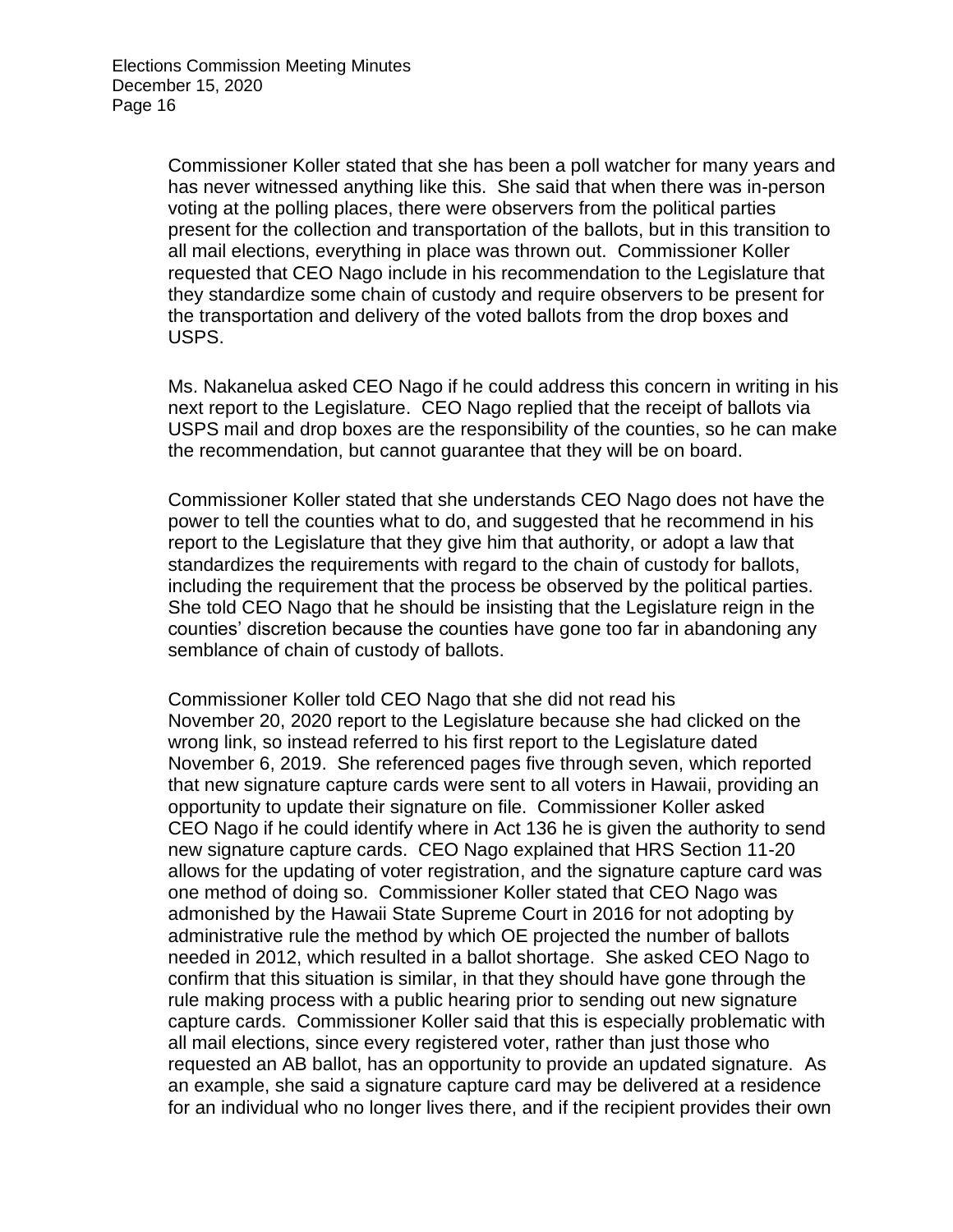signature, they become a fraudulent voter. Commissioner Koller asked CEO Nago why he did not go through the rule making process prior to sending out the signature capture cards. CEO Nago answered that their belief is that HRS Section 11-20 allows the counties to update and maintain voter registration, which was accomplished through mailings including the signature capture card. Commissioner Koller said that there was nothing explicit or implied in Act 136 regarding signature capture cards being sent to every registered voter.

Ms. Regentine stated that in 2001, she hosted a biometrics conference at Windward Community College, and suggested fingerprint identification, which is something that does not change. She added that she thinks Hawaiian Airlines had some sort of hand identification, and some condominiums use retinal identification, which could possibly be considered for the future. Commissioner Dean shared that he has a background in cybersecurity and software development, and that this would not be feasible because it is very difficult to convert a physical characteristic into a digital code.

Chair Anderson announced that they will take a 10-minute break, return to the public meeting, and then go into executive session.

The EC took a 10-minute break at 12:08 PM.

The EC returned to the public meeting at 12:18 PM.

EC Secretary conducted roll call. She said that Commissioner Kiguchi had to leave the meeting at 11:45 AM, Commissioner Takenaka was already waiting in the executive session meeting, and that all other Commissioners were present.

Commissioner Koller asked Commissioner Dean if it is true that the machines that verify signatures can be set to a level that accepts a straight line as a valid signature. She added that she wanted to know if this was true for the Verity machines that CEO Nago reported won the bid. Commissioner Dean explained that because signatures are variable, the "hash function" needs to translate the signature its measuring into a multi-digit number, so the result will either be many false positives or false negatives. He said that he would be reluctant to approve a machine for signature verification, rather than human eyes.

Commissioner Koller asked CEO Nago if machines will be used to conduct the signature verification. CEO Nago replied that three of the four counties use machines to compare signatures. Commissioner Koller asked which counties, to which CEO Nago answered that Kauai is the only county who validates signatures manually. Commissioner Koller started to mention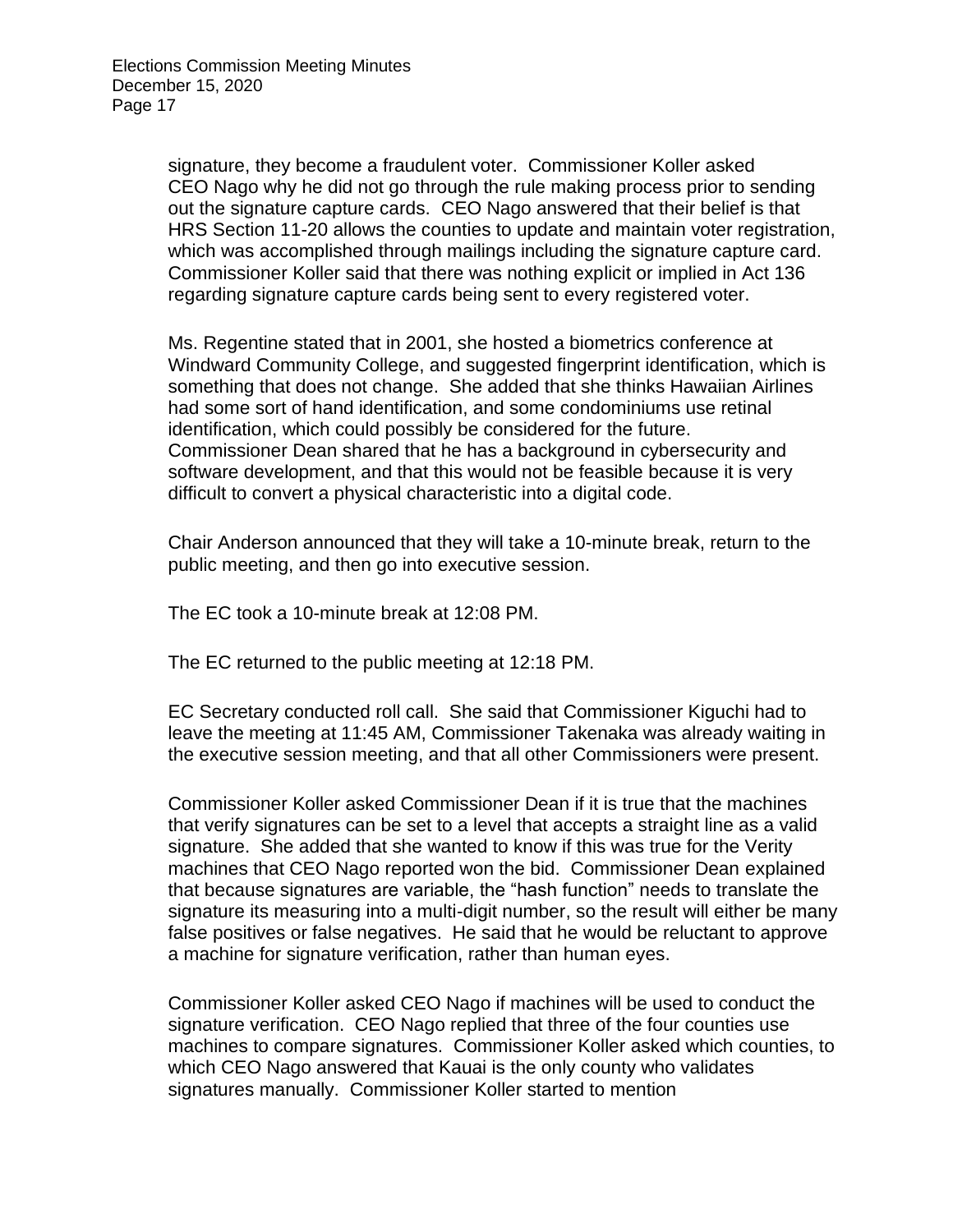Commissioner Dean's comment about the unreliability of the machines when Commissioner Dean stated that he wanted to make clear that he did not say that a particular technology is "unreliable," but that if they were having a policy discussion, he would lean more toward manual verification. Commissioner Koller said that if three of the four counties are using machines to verify signatures, it should be determined who is auditing the machines to ensure they are working properly. She asked the EC how they should act on this.

CEO Nago stated that if the signature verification machine rejects an envelope, a manual comparison is done. If there is still a discrepancy, the voter is notified, and they are given five days after election day to correct the issue. Commissioner Koller asked CEO Nago how the machine is set and whether it produces a lot of false positives or false negatives. CEO Nago answered that the counties are responsible for the signature verification and he does not know how they set the machines. Commissioner Koller asked CEO Nago if OE has anything to do with the contracting of these machines, to which CEO Nago said that falls under the jurisdiction of the counties.

With no further comments, Commissioner Curtis made a motion to go into executive session, which was seconded by Commissioner Seielstad, and approved unanimously by the Commissioners.

The Commission went into executive session at 12:27 p.m.

VII. Approval of Minutes for the Executive Session for the Meeting of July 23, 2020

Pursuant to HRS § 92-5(a)(8), the Commission anticipates going into an executive session to consider the approval of executive session minutes.

VIII. Performance Evaluation and Consideration of Salary Adjustment of the Chief Election Officer, Pursuant to HRS Sections 11-7.5(5) and 11-1.6(e), and Action, If Appropriate

Pursuant to HRS Section 92-5(a)(2), the Commission anticipates going into an executive session to conduct a performance evaluation of the chief election officer within two months after the date a general election is certified.

The Commission reconvened into open meeting at 12:49 p.m.

IX. Adjournment